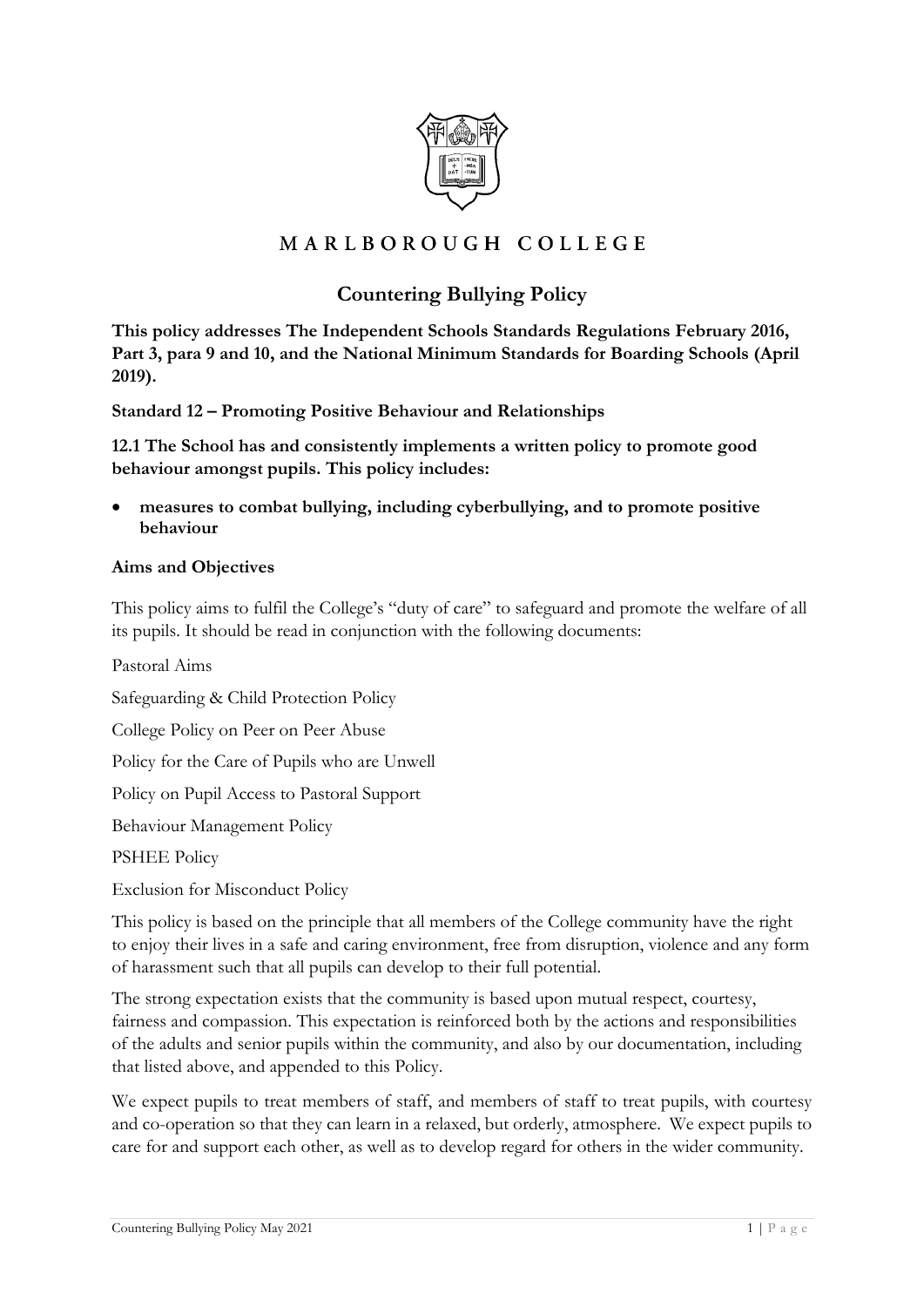Parents/guardians have an important role in supporting the College in maintaining high standards of behaviour. It is essential that the College and families have consistent expectations of behaviour and that they co-operate closely together. Acceptance of this policy forms part of our standard terms and conditions. This policy is available to parents of pupils and prospective pupils on our website. It is also available and made known to staff and boarders, including recently appointed staff.

Bullying, harassment, victimisation and discrimination will not be tolerated. We treat all our pupils and their parents fairly and with consideration and we expect them to reciprocate towards each other, the staff and the school. Any kind of bullying is unacceptable – and the College accepts that bullying is a serious issue which can cause significant damage to a victim's ability to thrive in a number of regards, including physically, emotionally, psychologically and socially. We understand that bullying is often motivated by prejudice against particular groups, for example on grounds of race, religion, culture, sex, gender, homophobia, special educational needs and disability, or 'because' a child is adopted or a carer. This policy applies to all day and boarding pupils in the school.

#### **Bullying Statement**

The College's Senior Pupils were invited to develop a statement setting out both a definition of bullying, and the College's expectations. A brief version of this statement is found in the Termly Almanac for pupils, staff and parents; a full version is contained within the Parents' Handbook, which is issued to parents when pupils join the school, and is also found on House Notice Boards.

The Statement was last reviewed with Heads of Houses in 2019.

The full Statement can be found in Appendix A.

In it, bullying is defined as "repeated, intentional, unprovoked, malicious actions or words, either directly or via other media, which cause distress, making others feel unhappy and insecure."

The right of all members of the College to enjoy their lives free of bullying and harassment is asserted, as is the expectation to treat others as members hope to be treated themselves, in an atmosphere of mutual respect, and to act to show disapproval of bullying.

This Policy accepts that bullying can take many forms and use many different means:

- Different forms of bullying include racial, religious, cultural, sexual/sexist, homophobic or gender orientation or identity, special educational needs and disability, bullying based on physical difference (such as body shape), or bullying based on individual personal circumstances (such as being adopted or being a young carer).
- The College regards bullying on the basis of protected characteristics (age, race, religion or belief, gender reassignment, disability, sex and sexual orientation) as being particularly serious.
- Different means of bullying include physical (including sexual); verbal (spoken and written, via any means); emotional bullying (including exclusion, use of silence, the formation of cliques, spreading rumours); cyber-bullying (including via texting, social networking sites, mobile phones, digital media, email, camera-enabled devices, image sharing sites such as YouTube, Instagram or Snapchat).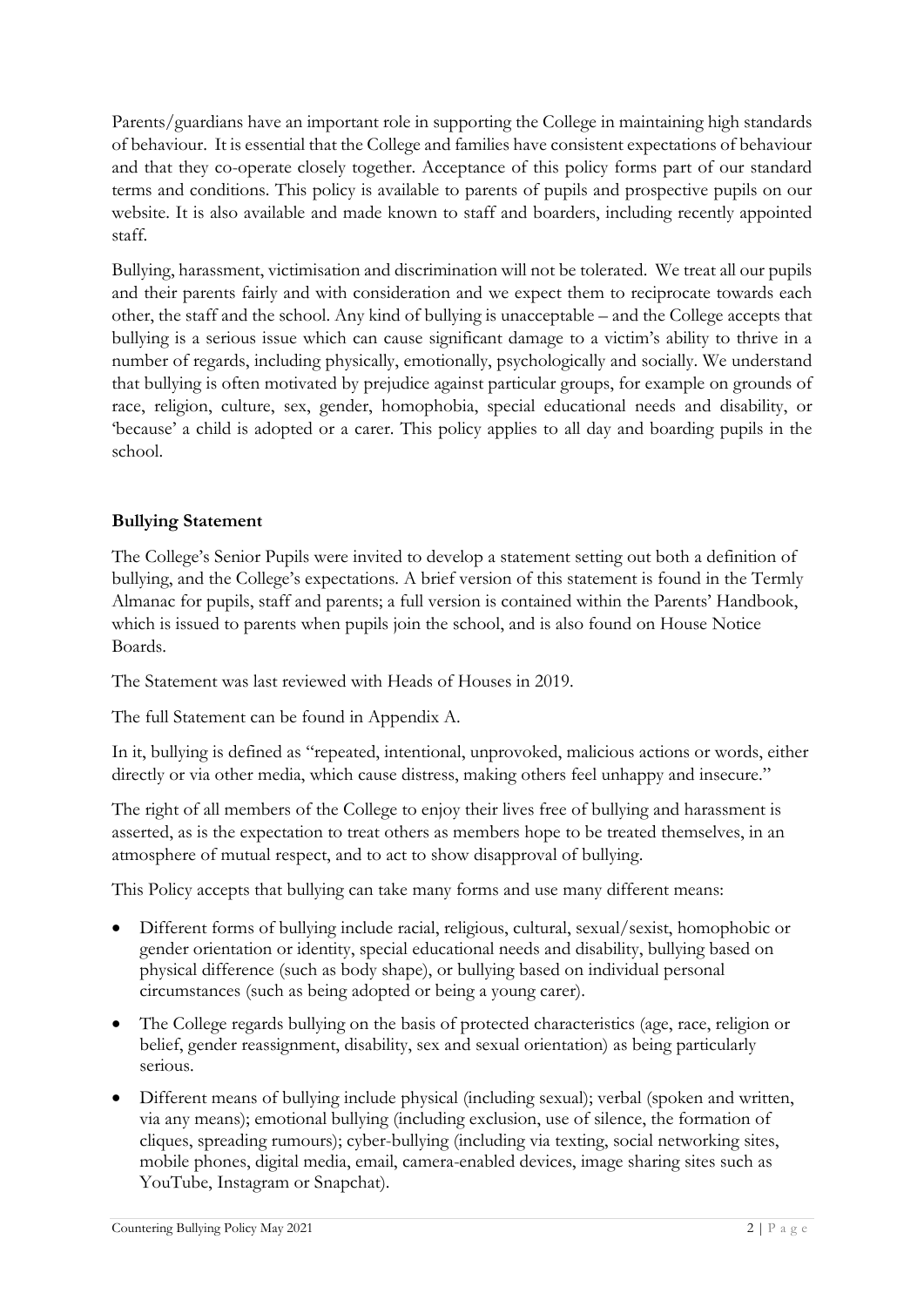- It can involve manipulating a third party to tease or torment someone. It can involve complicity that falls short of direct participation.
- Bullying can happen anywhere and at any time and can involve everyone pupils, other young people, staff and parents. Bullying is often hidden and subtle. It can also be overt and intimidatory.
- Although bullying is not a specific criminal offence, there are criminal laws which apply to harassment and threatening behaviour.

#### **The College's Response to Bullying**

In the Bullying Statement (Appendix A) the right of any individual who feels bullied or intimidated to expect any senior member of the College – pupil, captain, prefect or member of staff – to listen and to deal with the problem promptly and sensitively is asserted.

The College will always treat bullying, including allegations of bullying, seriously and believes that to do nothing is to condone bullying. Though the definition of bullying above refers to 'repeated actions or words…' the College will regard equally seriously single incidents of unkind behaviour. These will be recorded such that patterns can be established and actions taken with the intention of avoiding repetition.

Bullying is in direct contradiction of the College's policy on Equal Opportunities, as well as contrasting sharply with its Pastoral Aims, Marlborough Charter and general ethos.

The College is committed to dealing with examples of pupil unkindness in such a way as to make bullying, as defined above, less likely.

This is based on the following beliefs:

- That pupils will respond positively to the clearly articulated expectation to be kind, but that this might need reinforcement and practical explanation, especially for younger pupils;
- That sometimes there might not be an intention to cause distress and hurt, but that this is the consequence of a pupil's actions;
- That the line between "banter" and bullying behaviour can be misunderstood by pupils on both the giving and receiving end, and that resolving this can be a matter of education, rather than punishment;
- That education about positive behaviour and the prevention of bullying is preferable to stringent, "one size fits all" disciplinary sanction;
- That bullying can be an emotive issue for pupils, parents and staff, and that by acting promptly to demonstrate disapproval of unkindness and overly physical horseplay there is less likelihood of repetition such that bullying behaviour develops;
- That a "speaking out" culture is desirable, and that pupils should be strongly encouraged to speak out if they have been upset or hurt by others in the community; that this is easier, sometimes, that alleging that bullying has taken place;
- That by acting against unkindness, or unintended hurt, and promoting modified behaviour, the goodwill of both victims and potential bullies is retained, a defensive reaction is less likely, and the possibility of retaliation is reduced.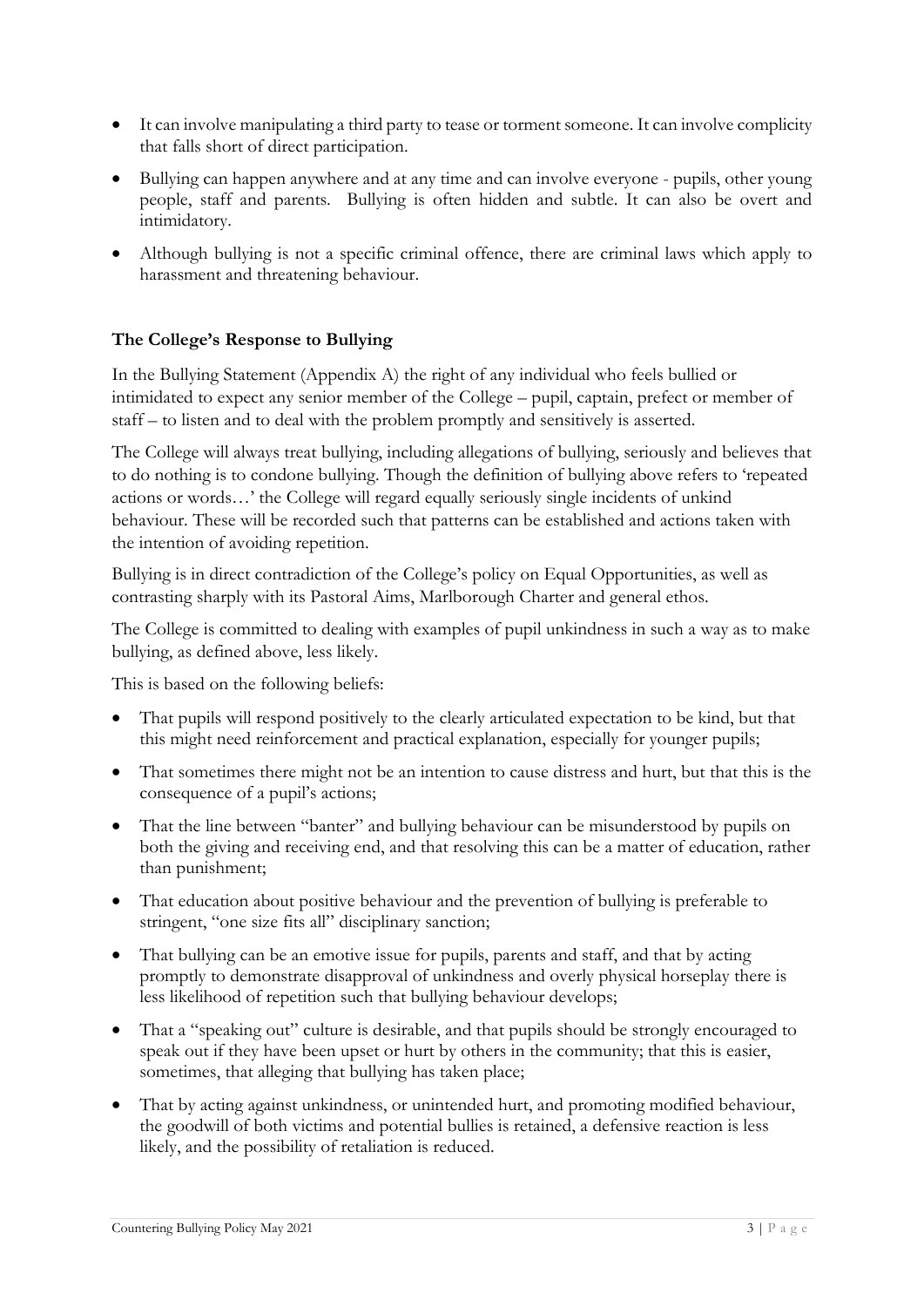It is likely, based on the College's experience, that issues of unkindness and bullying are first raised in the context of the boarding house, either by pupils to members of the pastoral team (HMs, Tutors, Dame, Captains, Sacristans or Head of House), or by other adults to members of the pastoral team, or by parents to HM.

Thus, the College's first response must be to offer a pupil who feels bullied re-assurance of support and safety within the context of the boarding house, and of full access to the pastoral support of the adult members of the house, and of the wider pastoral support team, such as the College Counselling Team.

HMs will always pass on information about allegations of unkindness and bullying, from whatever quarter, to the Acting Deputy Head (Pastoral) and Second Master, promptly and directly. This enables a consistent and coordinated disciplinary response, as appropriate, while retaining the ability to deal with instances of bullying on a case by case basis. It also enables the Acting Deputy Head (Pastoral) to maintain a record of all instances where HMs and others have dealt with unkindness and bullying between pupils, such that patterns can be observed and monitored. Any instance of unkindness and bullying should be recorded on CPOMS.

#### **Stage 1 – Informal Reparation**

The first stage response recognises that Marlborough College is an educational environment, where pupils learn and develop important social and personal skills throughout adolescence. These include an increasing capacity for empathy ("seeing the world through the eyes of another"), a growing ability to think before acting or speaking impulsively, and the ability to exert control over one's actions and reactions, including to provocation.

In other words, the first stage response acknowledges that pupils, especially those in the Lower School, are still in the process of learning how to behave, including how to behave when living closely together in a boarding community. While it is far from inevitable that they will make mistakes, the College's response has to acknowledge that young people do, on occasion, behave unkindly to one another and/or without sufficient thought, and that it is generally appropriate for this to be used as an opportunity for them to learn rather than simply to be punished. As

with other aspects of behaviour in the school environment, it is often not a mistake, but an inability to learn from that mistake, that would cause the greatest concern.

Hence, in the first instance, HMs would usually deal with perceived acts of unkindness through discussion with those involved. The Acting Deputy Head (Pastoral) and Second Master would be informed.

Where pupils across two or more houses are involved in perceived acts of unkindness, HMs will contact all other HMs of the houses involved with a clear indication of what has been alleged, including details of time and place. The Acting Deputy Head (Pastoral) and Second Master will be informed at this stage.

In the first instance, individual HMs will talk to the members of their house, with the emphasis on education and reparation.

Depending on the circumstances, the following outcomes are sought and acceptable:

Raised awareness of unintentional distress or hurt caused, resulting in modified future behaviour;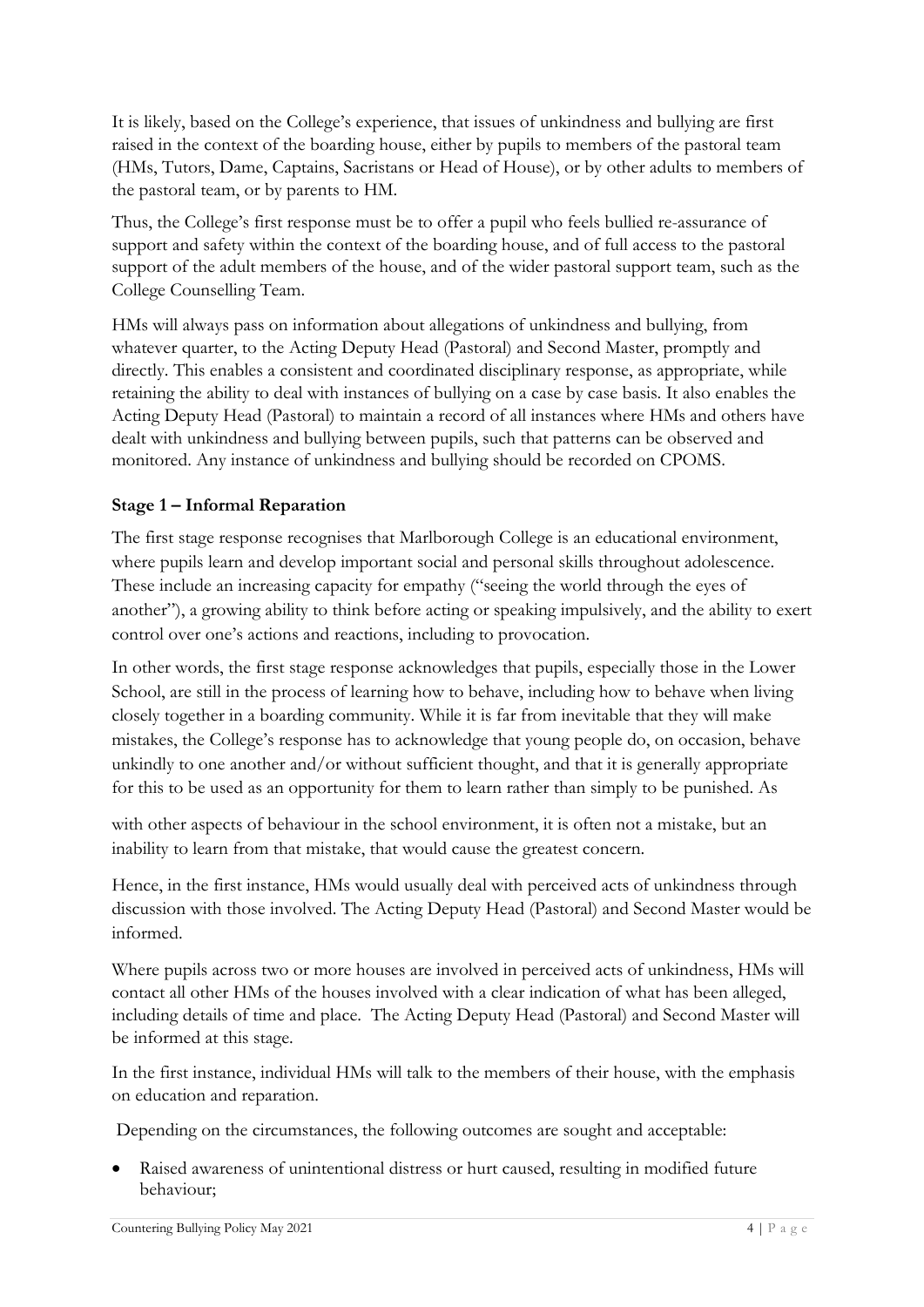- Acknowledgement of intentional distress or hurt caused, resulting in modified behaviour;
- An offer of genuine apology, either verbally or in writing, by the perpetrator(s) and its acceptance by the victim(s).

#### **Stage 2 – Reparation and warning as to future conduct**

As a further stage of resolution, prior to formal disciplinary sanction, it may be decided by the HM(s) involved, in discussion with the Acting Deputy Head (Pastoral) and Second Master, that the perpetrators of unkind behaviour meet with these two to discuss their actions.

The following outcomes are sought and acceptable:

- Raised awareness or acknowledgement of behaviour which can cause hurt or distress;
- Cessation of such behaviour with immediate effect:
- An offer of genuine apology, either verbally or in writing, by the perpetrator and its acceptance by the victim;
- Pupil awareness of future close scrutiny of behaviour in order to dissuade against repetition or retaliation;
- An acceptance of the seriousness of the need to avoid unkind behaviour and to demonstrate compassionate behaviour, and an acceptance that repetition is likely to be considered as bullying and would lead to disciplinary sanction.

In stages 1 and 2, while it is important to demonstrate consistency across houses, and across time, and to reinforce the College's expectations, it is also important that HMs are mindful of the views of the victim(s), and his or her parents, regarding the manner in which incidents are dealt with.

Stages 1 and 2 are particularly helpful in dealing with younger (Lower School) pupils, and it is likely that the document Lower School Behaviour (Appendix B) will be used in clarifying expectations. In stage 2, it is likely that pupils will be asked to sign a copy of this document, to indicate their understanding of the behavioural expectations upon them, and this will be retained in pupil files.

In stages 1 and 2, a record will be made by the Acting Deputy Head (Pastoral) on CPOMS, such that patterns of behaviour can be identified.

HMs will keep parents of all parties informed throughout both stages, and it is likely that stage 2 will be concluded by written communication to the parents of those who had been unkind. It is sometimes appropriate, at Stage 2 level, for a brief period of gating to be used as a sanction, with which to reinforce to the perpetrator(s) and to others, our expectations about behaviour.

#### **Stage 3 – Allegation of bullying**

An allegation of bullying (according to the definition set out above) will result in a disciplinary investigation carried out by the HM in conjunction with the Acting Deputy Head (Pastoral) and Second Master. Written notes will be kept, in accordance with the procedure set out in the Exclusion for Misconduct Policy.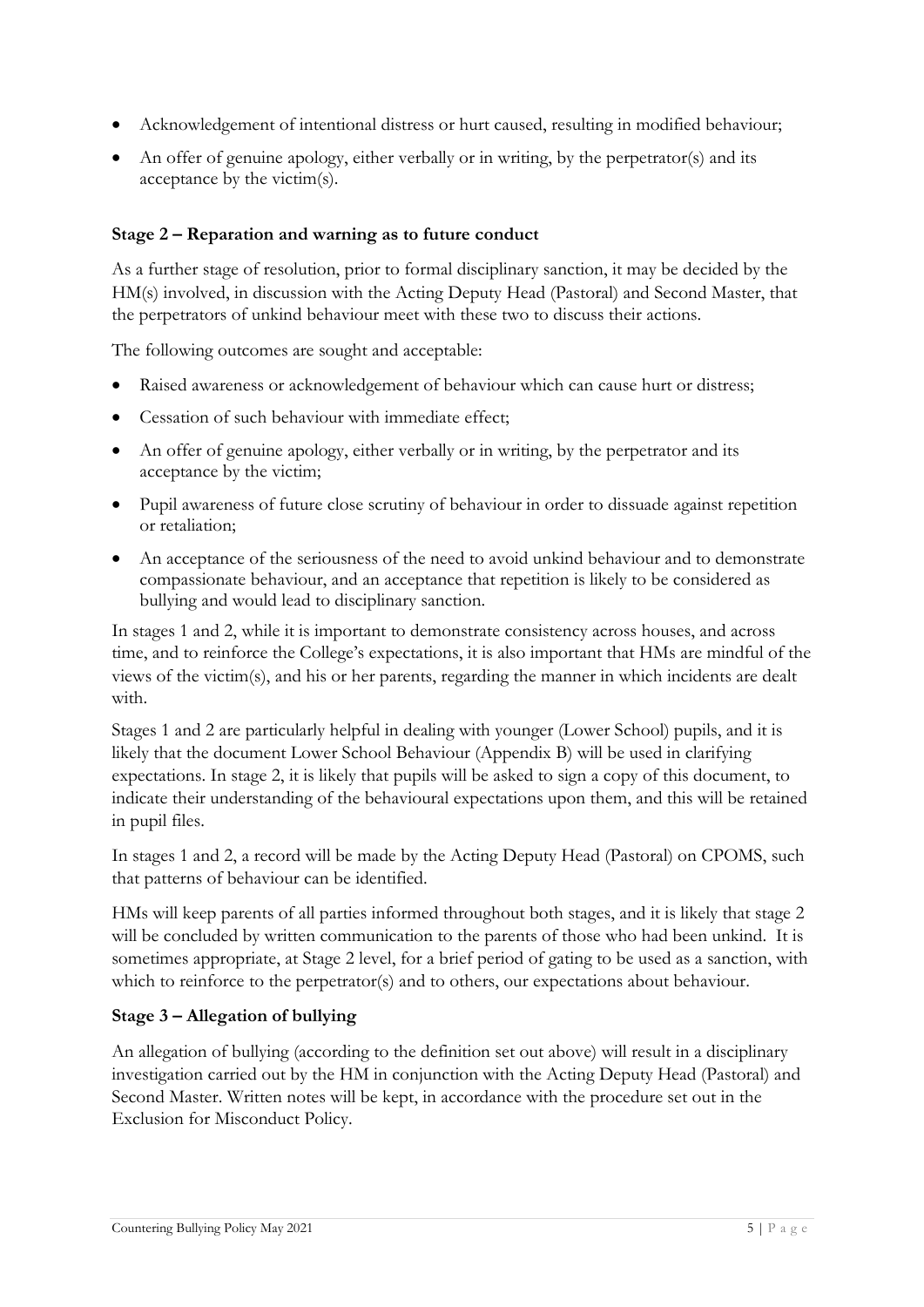If the allegation is found to be justified, appropriate disciplinary responses may include a period of internal gating, suspension or permanent exclusion for cases of severe and/or persistent bullying.

Regard will be paid to the individual circumstances in each case, of both victim and perpetrator, including the age of pupils; their ability to understand the consequences of their actions and to modify their behaviour; the possibility of a restorative relationship going forward, and the future safety, security and welfare of all pupils concerned. It may be necessary to draw up a welfare plan / risk assessment to support pupils concerned.

Pupils and their parents must be aware of the College's responsibility to involve other statutory agencies (such as the local Safeguarding Vulnerable People Partnership) where there is evidence of a crime having been committed or where Child Protection issues are involved, including where peer on peer abuse is suspected. Please refer to the College's Safeguarding and Child Protection Policy for further details.

#### **Indications of Bullying**

Changes in behaviour that may indicate that a pupil is being bullied include:

- Unwillingness to return to school after privs, holidays, exeats or other absence
- Displays of excessive anxiety, becoming withdrawn or unusually quiet, tearful
- Failure to produce work, or producing unusually bad work, or work that appears to have been copied, interfered with or spoilt by others
- Books, kit and other belongings suddenly go missing or are damaged
- Change to established habits (e.g. giving up music lessons, change to accent or vocabulary, appearance)
- Diminished levels of self-confidence
- Frequent visits to the Medical Centre with symptoms such as stomach pains, headaches etc
- Unexplained cuts and bruises
- Frequent absence, erratic attendance, late arrival to class
- Choosing the company of adults
- Displaying repressed body language and poor eye contact
- Difficulty in sleeping, experiencing nightmares etc
- Talking of suicide or running away

Although there may be other causes for some of the above symptoms, a repetition of, or a combination of these possible signs of bullying should be investigated by parents and pastoral staff.

#### **Measures to Prevent Bullying**

The College believes that taking action and measures in place to prevent bullying from becoming a problem are desirable to relying on disciplinary responses to bullying.

The following measures are in place: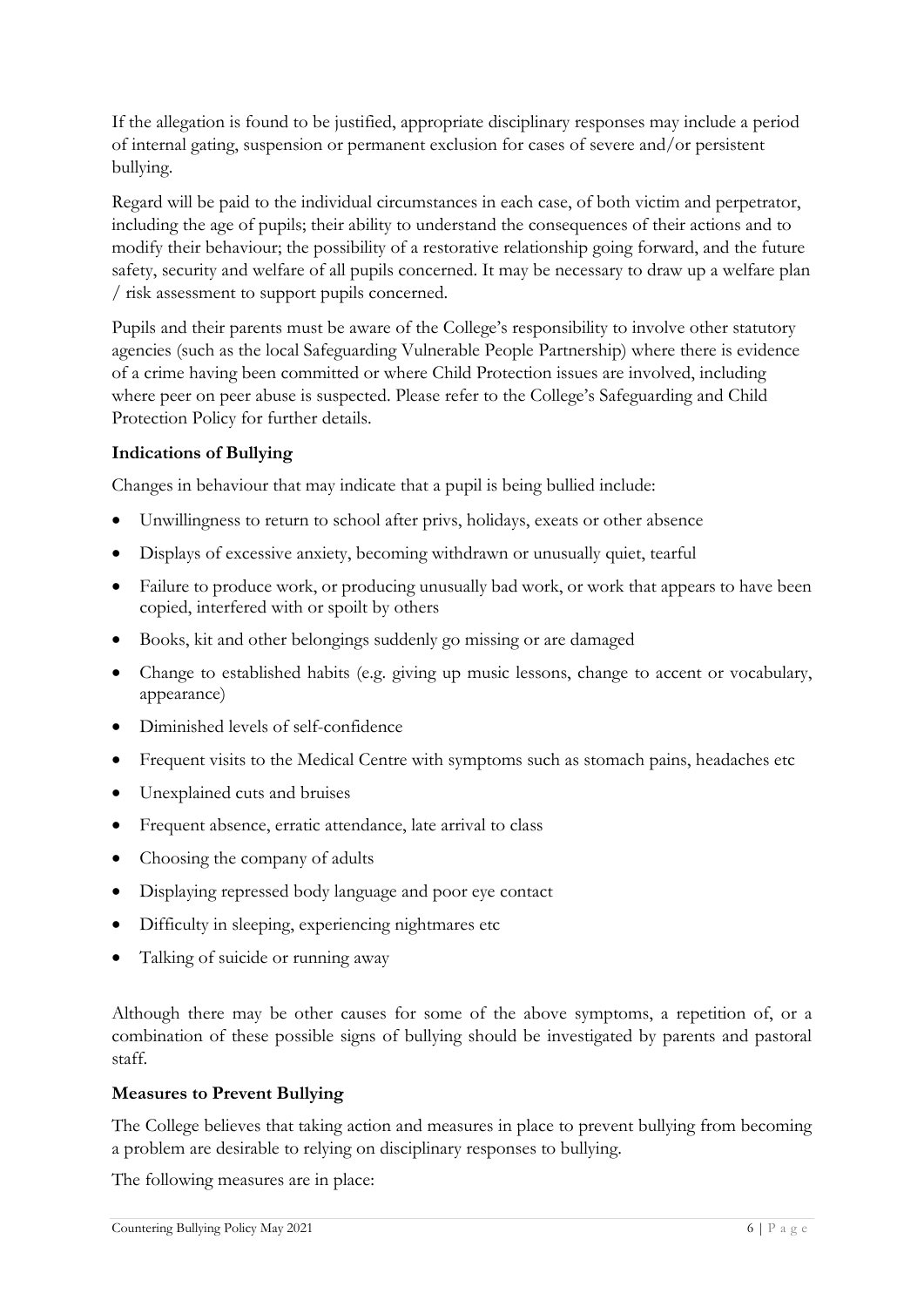#### **Pastoral Support**

• We have a strong and experienced pastoral team of Housemasters/Housemistresses, tutors, Heads of Year, Dames, Counsellors who work with the Acting Deputy Head (Pastoral) and Second Master and are trained in handling any incidents as an immediate priority, and are alert to possible signs of bullying.

The pastoral team gives support and guidance to other staff on handling and reporting incidents, and on the follow-up work with both victims and bullies. Specific CPD is regularly available.

- All staff receive regular training to address peer-on-peer abuse.
- In boarding houses, there are strong teams of tutors and Dames supporting the HMs, who act *in loco parentis.* The informal house environment is important in reinforcing a pupil's standards and values providing the opportunity for friendly, informal discussion of matters of concern to the individual pupil outside the formal classroom.
- We encourage close contact between the HMs and parents/guardians, and would always make contact if we were worried about a pupil's well-being.
- The Lead Counsellor is an important part of our pastoral support service, providing specialist skills of assessment and counselling. She is available to give confidential advice and counselling support to pupils who can refer themselves to the Counselling Team when they have social, emotional or behavioural concerns, or be referred to the team via a number of routes (Ref. Policy for the Care of Pupils who are Unwell). Access to the Counselling Team is widely publicised.
- The School Chaplain will give support and guidance to pupils of all faiths, who are able to refer themselves to him. The Chaplain will provide confidential advice and seek to encourage the development of tolerance, understanding and respect for others in accordance with the principles of the Anglican faith of the College.
- All boarding houses and the Medical Centre display advice on where pupils can seek help, including details of confidential helplines and websites connecting to external specialists, such as Childline, Samaritans, Childnet, Stonewall etc., as well as contact details for the Counselling Team, The Independent Listener and the Children's Commissioner for England.

#### **Induction**

- All new pupils (Shell and Lower Sixth) are briefed thoroughly on the College's expected standards of behaviour. They are told what to do if they encounter bullying. We guarantee that whistle-blowers who act in good faith will not be penalised and will be supported.
- This briefing is followed up and reinforced throughout the year in appropriate assemblies which explain the College's behavioural expectation in respect of kindness and against bullying.
- The Heads of Year, plus senior pupils in boarding houses and Prefects with designated responsibility for specific Lower School year groups work together to embed expectations, to reinforce the culture of speaking out against unkindness and to provide points of contact to whom younger pupils may easily turn to discuss bullying.
- The College condemns the notion of initiation rituals or ceremonies intended to cause pain, anxiety or humiliation, and uses surveys of Shell pupils to assess the success of house induction (see below – Monitoring).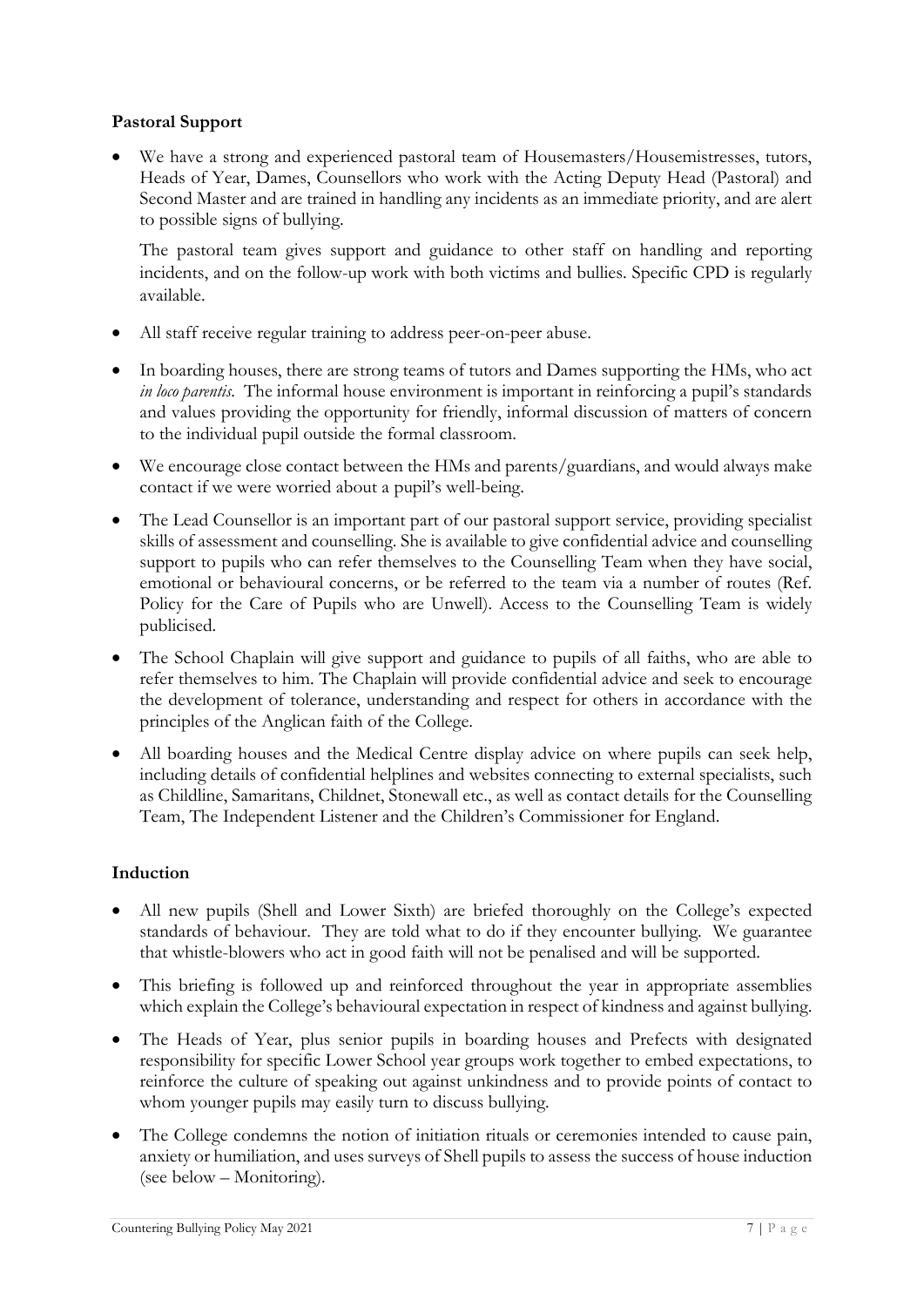#### **Training and Education**

- Our PSHEE programme is structured to give pupils an awareness of their social and moral responsibilities as they progress through the school. Work in the first term of the Shell (Year 9) includes the drawing up of a Bullying Charter on a house by house basis, such that pupils collaboratively express what they understand by bullying, and what behaviour they will accept in the context of their own boarding communities. This Charter is revisited at the start of the Remove (Year 10) as pupils move into a different position within the dynamic of the house.
- The PSHEE programme builds on work of bullying specialist Robert Higgs, interpreted by older pupils and/or staff, to deliver an introduction to issues of bullying in schools, including cyber-bullying and not being a bystander to bullying, as the basis for further, guided work in house groups.
- Pupils in the Shell also receive training from an external speaker about Digital Safety. This presentation covers issues of what cyber-bullying is, the law in relation to digital safety and how to report cyber-bullying, as well as the importance of maintaining the same standards of online behaviour as in other aspects of one's personal behaviour. Education for Shell parents on this subject is offered annually.
- Other lessons, particularly Form, RS and English highlight the issue of bullying and reinforce this message by teaching moral and spiritual values that show bullying to be unacceptable and by developing social skills.

#### **Monitoring**

- In the first term, Shell pupils are surveyed informally, in houses, by the first Exeat, as part of their induction to boarding. This survey (Appendix C) specifically addresses the issue of initiation rituals or ceremonies as part of the College's commitment to there being nothing of this sort intended to cause pain, anxiety or humiliation.
- Shell pupils are also surveyed, anonymously, at the end of their first half term, such that a picture of their experiences of bullying can be gained.

#### **Cyberbullying**

- The College asks all pupils to adhere to its code of conduct for the safe use of the internet, and pupils sign this code to indicate that they have read and understood its terms.
- Certain sites are blocked by our filtering system and our IT Department monitors pupils' use.
- The College may impose sanctions for the misuse, or attempted misuse of digital technology, including the internet.
- The College issues all pupils with their own personal school email address and offers guidance on keeping names, addresses, passwords and other personal details safe, through ICT lessons.
- The College offers guidance on the safe use of social networking sites and cyberbullying through the PSHEE programme which covers blocking, removing contacts from 'friends' lists' and sharing personal data.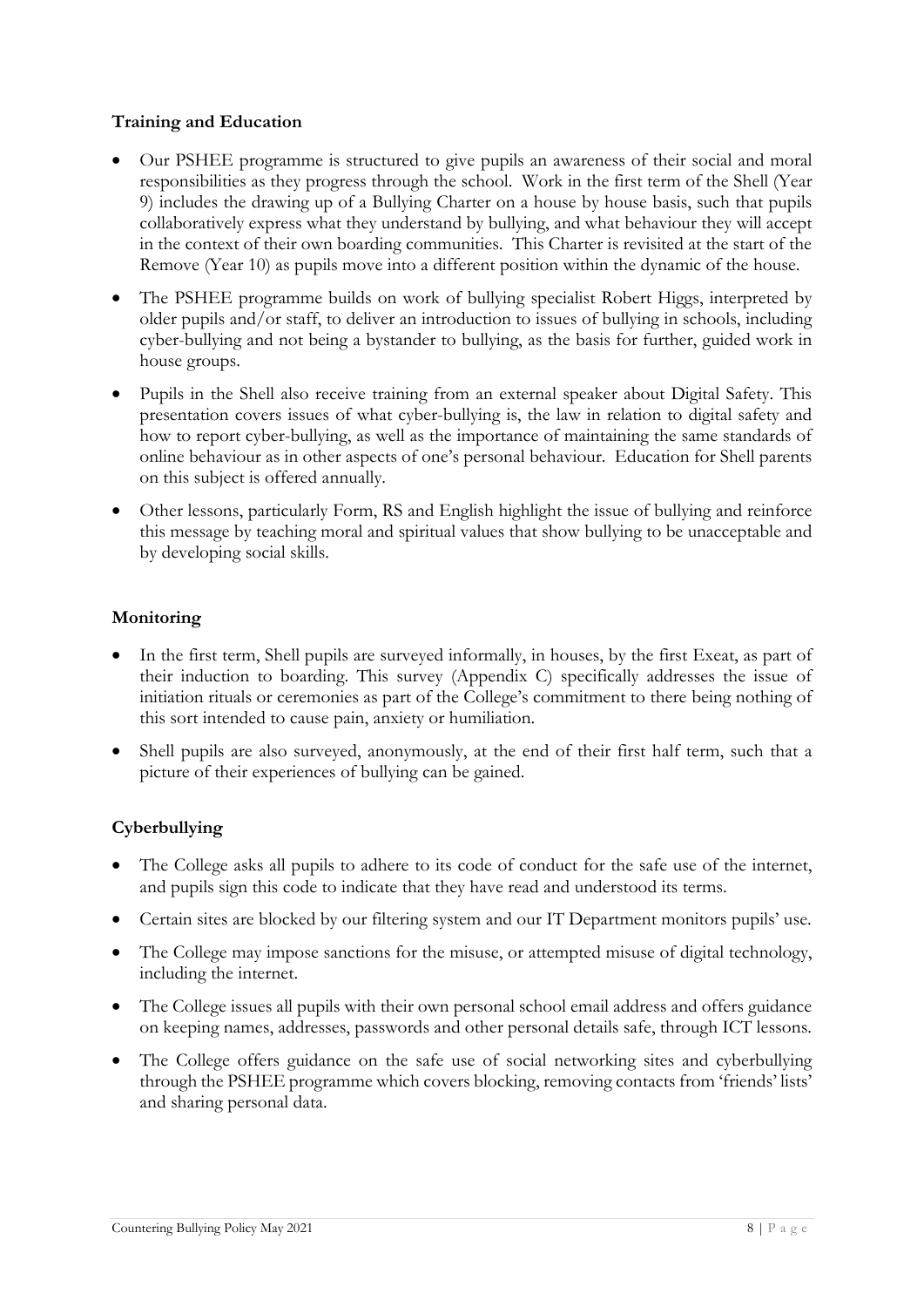#### **A Culture of Speaking Out**

- All our pupils are encouraged to tell a member of staff at once if they know that bullying is taking place: an email address exists to facilitate "anonymised" pupil reporting of bullying. (Appendix F). Shell pupils are given wristbands to ensure wide publicity of this email address.
- We provide leadership training to the team of Prefects/Heads of Houses/Sacristans which specifically covers the importance of offering support and assistance to younger and to vulnerable pupils. Prefects and Head of Houses receive a Child Protection briefing. Prefects, Heads of Houses and Sacristans meet regularly with senior adult staff (Head of Sixth Form, Acting Deputy Head (Pastoral). Chaplain, Proctor, Second Master such that any concerns they have can be easily relayed.
- Prefects are involved in drawing up a Marlborough Charter which is shared, by them, with pupils via year group Assemblies. The Charter stresses the importance of compassionate relations throughout the community and of standing up for what is right (Appendix D).
- We reserve the right to investigate incidents that take place outside school terms, on school visits and trips, involving our pupils.
- We welcome feedback from parents and guardians on the effectiveness of our preventative measures.

| Author:               | Acting Deputy Head (Pastoral)         |
|-----------------------|---------------------------------------|
|                       | Approved by: Management Team          |
| Date:                 | May 2021                              |
| Review Date: May 2022 |                                       |
|                       | Circulation: College Website, Firefly |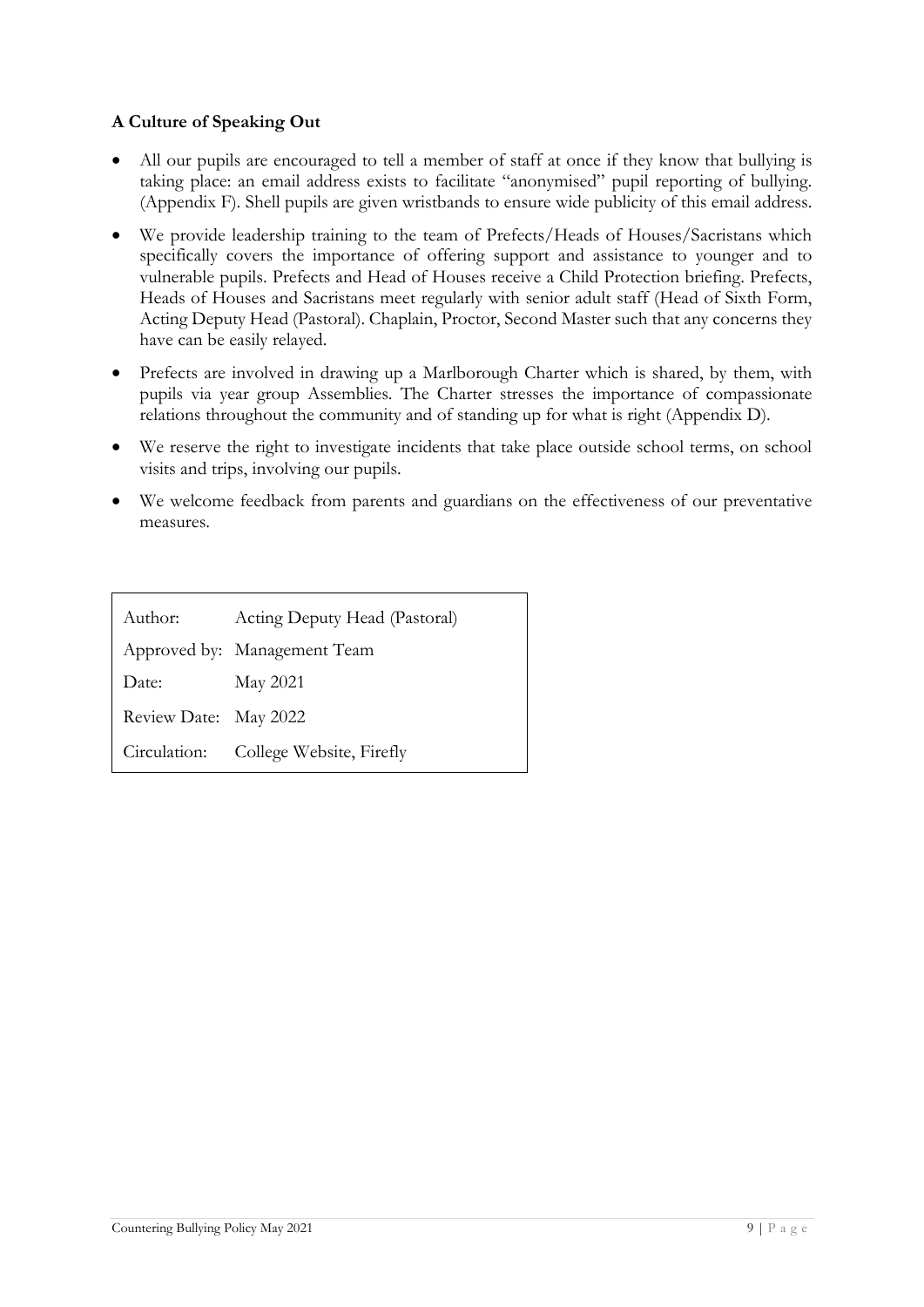# **Bullying Statement**

Bullying is repeated, intentional, unprovoked, malicious actions or words, either directly or via other media, which cause distress, making others feel unhappy and insecure.

Bullying is often motivated by prejudice against particular groups, for example, on grounds of race, religion, culture, sex, gender, homophobia, special educational needs or disability or because a child is adopted or a carer. Bullying may occur directly or through cyber-technology.

All Members of Marlborough College have the right to enjoy their lives free of bullying and harassment and are expected to treat others as they hope to be treated themselves in an atmosphere of mutual respect. They are expected to do all they can to show disapproval of bullying.

An individual who feels bullied or intimidated has the right to expect any senior member of the College – pupil, captain, prefect or member of staff – to listen and to act promptly and sensitively to deal with the problem.

Bullying will always be treated seriously and the school believes that to do nothing is to condone the bullying.

Email: [stopbullying@marlboroughcollege.org](mailto:stopbullying@marlboroughcollege.org)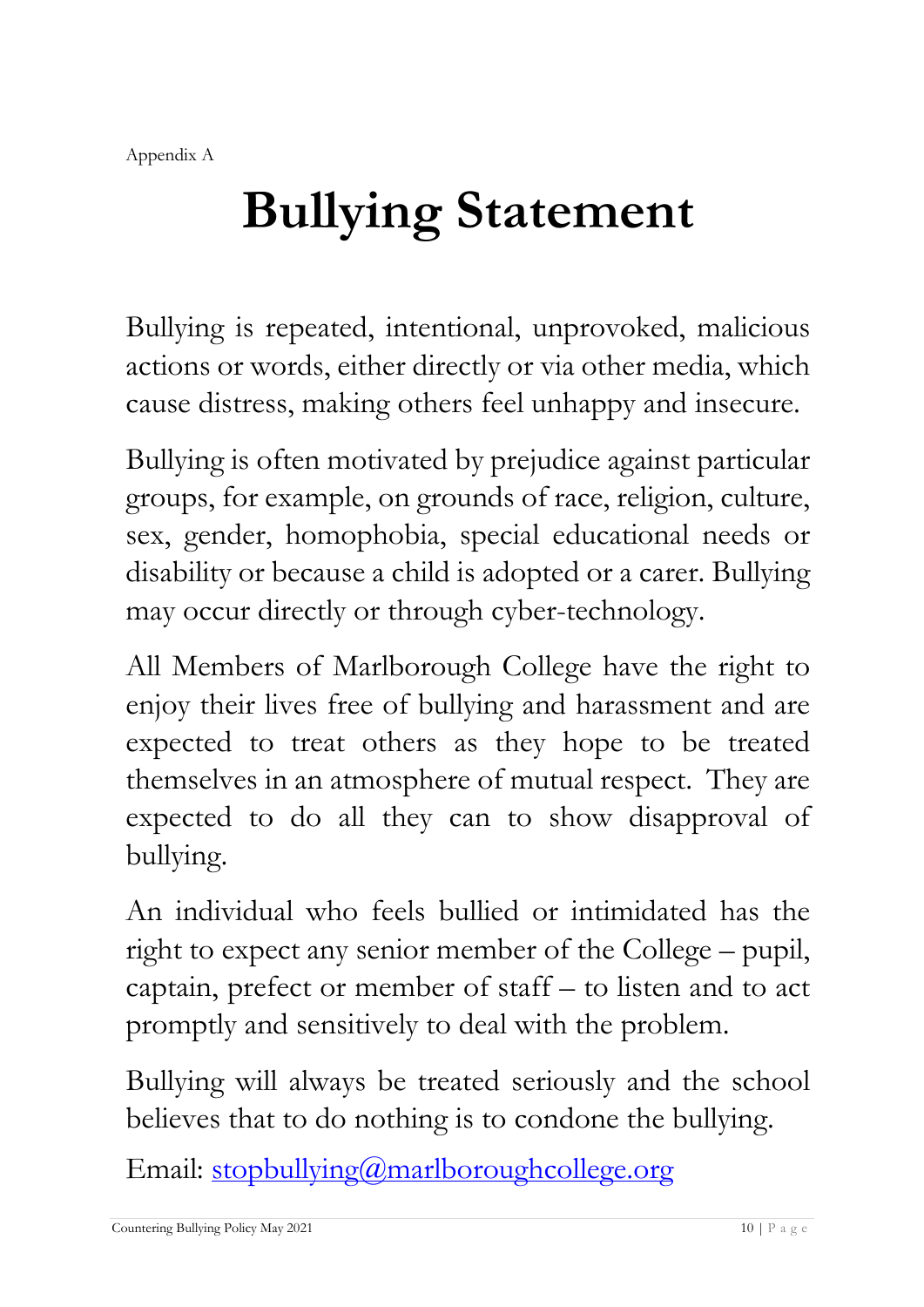# **Lower School Behaviour**

This Bullying Statement is published in the Parents' Handbook, with a shortened version in the Almanac, and a copy on House Notice Boards.

Bullying is repeated, intentional, unprovoked, malicious actions or words, either directly or via other media, which cause distress, making others feel unhappy and insecure.

All members of Marlborough College have the right to enjoy their lives free of bullying and harassment (including racial, religious, sexual or physical), and are expected to treat others as they hope to be treated themselves in an atmosphere of mutual respect. They are expected to do all they can to show disapproval of bullying.

An individual who feels bullied or intimidated has the right to expect any senior member of the College – pupil, captain, prefect or member of staff – to listen and to deal with a problem promptly and sensitively.

Bullying will always be treated seriously and the school believes that to do nothing is to condone the bullying.

#### **The following behaviour should be regarded as unacceptable:**

- Repeated name-calling; pejorative nicknames
- Deliberate social isolation and exclusion particular where an individual is publicly excluded from a group e.g. in Court, in the Norwood Hall
- Criticism of the participation or contribution of an individual in academic lessons
- Sexual references about or in relation to an individual; suggestiveness
- Use of texts, phones, email, digital media or social networking sites for malicious purposes
- The targeting of an individual by a group; the formation of clubs or groups with an individual target
- The misuse or trashing of books or possessions belonging to other people
- Borrowing possessions, including clothes, without explicit permission which can be regarded as theft
- Physically crowding, jostling, especially at social events
- Physical or verbal intimidation
- Unwanted physical contact

#### **The following behaviour is expected:**

- Tolerance of difference, in whatever respect
- Compassion and kindness towards others
- Honest apology for accidental hurt or distress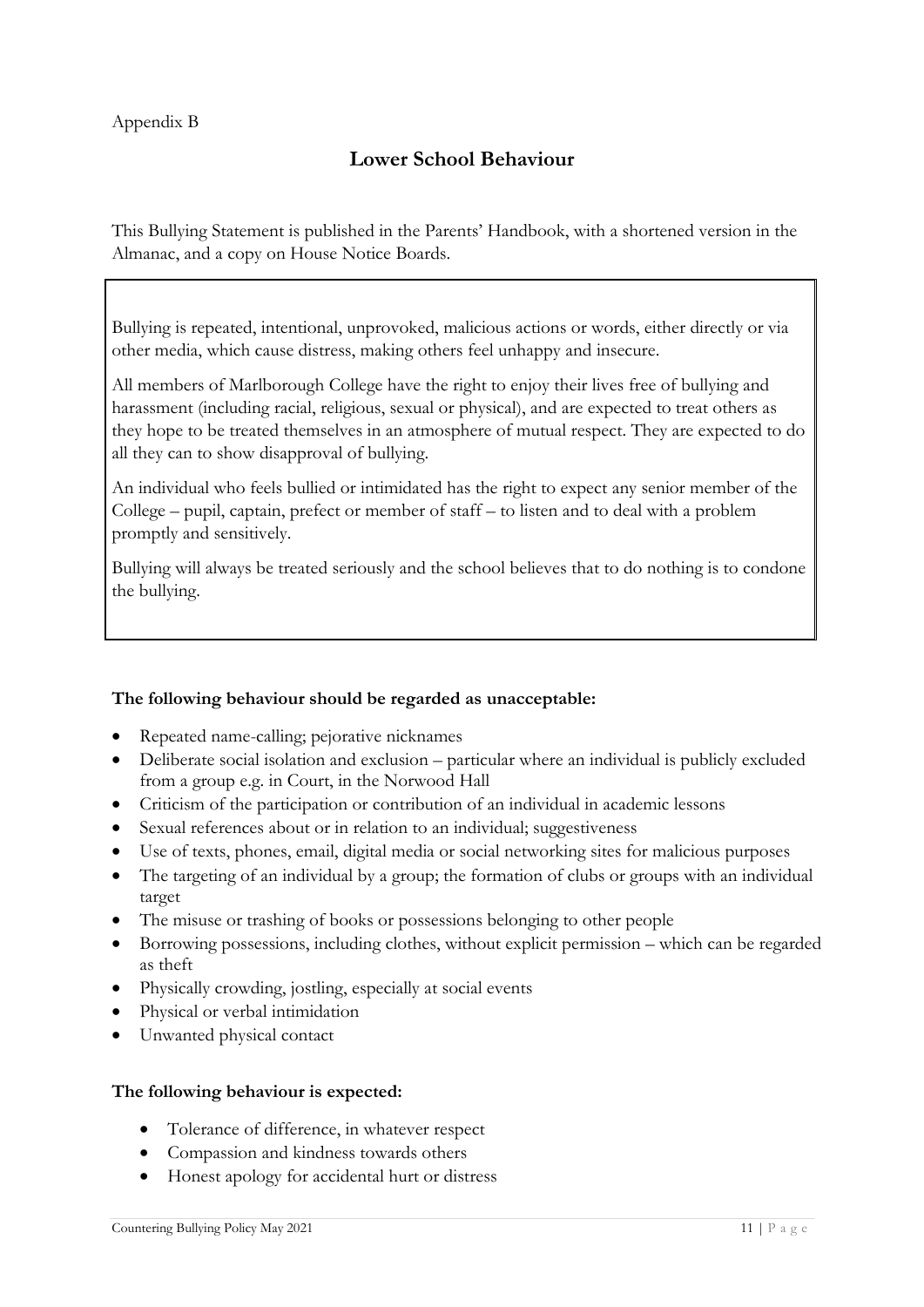• Acceptance and inclusion, understanding that social groups will vary from time to time as friendships and interests change

Any questions about what is acceptable/unacceptable behaviour should be referred to HMs in the first instance, or to any member of the Senior Management Team, who will be happy to elaborate. It should be understood that once the expectation is clear, repetition of actions or words, as described in the statement above, which cause distress and unhappiness to others, is likely to be treated as bullying.

Acting Deputy Head (Pastoral) May 2021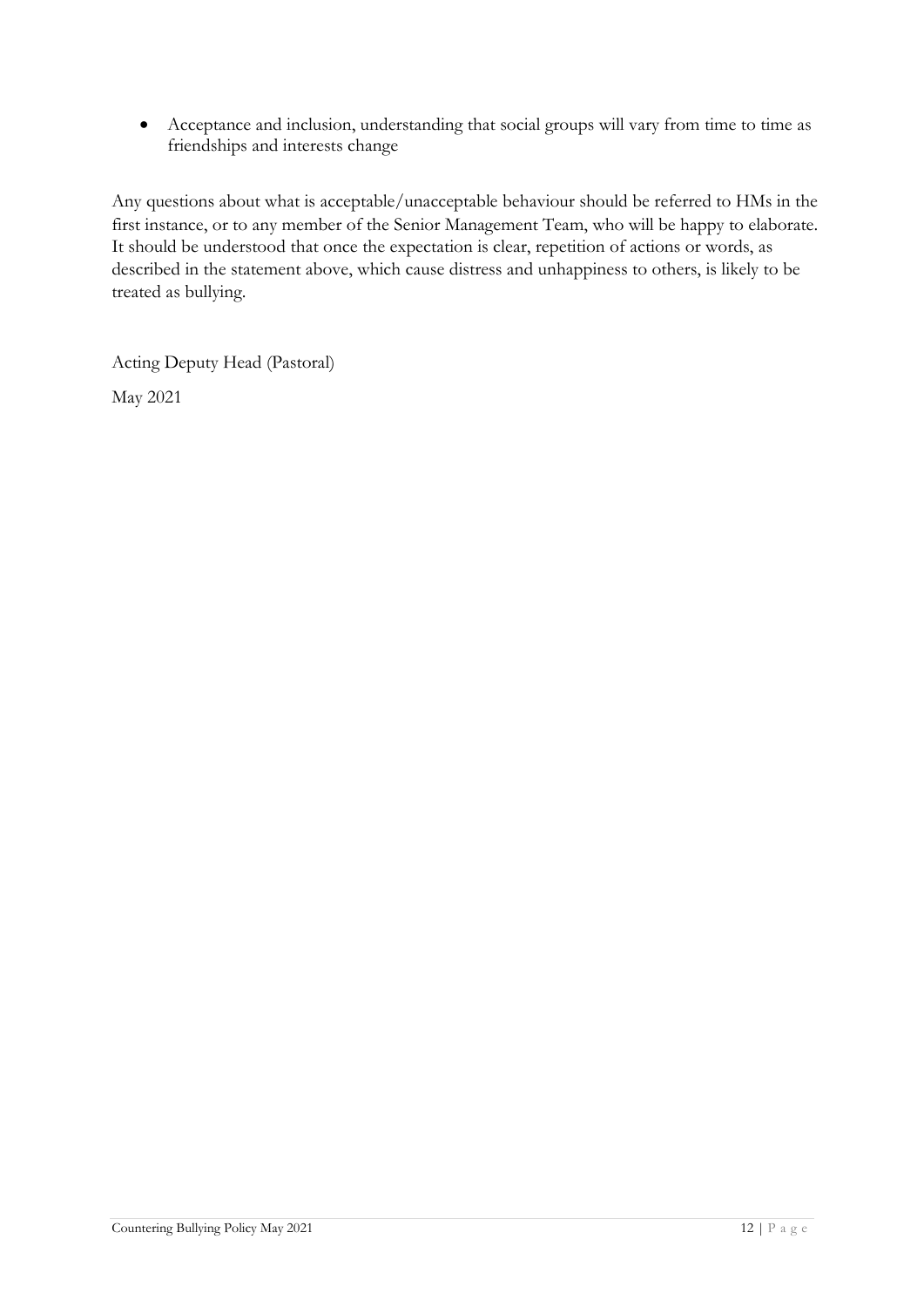Appendix C

## **Shell – House questionnaire**

Underline or tick the most appropriate answer. Feel free to write anything else that you have to say in response to the questions.

| Are you enjoying life at Marlborough? Yes, I love it!                                     |         |                |  | $\Box$ It's okay |  | No |  |
|-------------------------------------------------------------------------------------------|---------|----------------|--|------------------|--|----|--|
| How are you coping with the challenge of having to organise yourself?                     |         |                |  |                  |  |    |  |
| No problem!                                                                               |         |                |  |                  |  |    |  |
| It's tricky, but I'm getting better                                                       |         |                |  |                  |  |    |  |
| I could do with some help                                                                 |         |                |  |                  |  |    |  |
| Have you enjoyed the weekends so far?                                                     |         |                |  |                  |  |    |  |
| Yes, there is plenty to do and I have had a good time                                     |         |                |  |                  |  |    |  |
| Saturdays are good but Sundays drag                                                       |         |                |  |                  |  |    |  |
| I don't really enjoy the weekends                                                         |         |                |  |                  |  |    |  |
| Most of the time<br>Do you feel happy in the boarding house? Yes, very much so            |         |                |  |                  |  |    |  |
| How do the older years in the house behave towards you?                                   |         |                |  |                  |  |    |  |
| They are welcoming and helpful                                                            |         |                |  |                  |  |    |  |
| They don't really show much interest in me                                                |         |                |  |                  |  |    |  |
| They can be unpleasant                                                                    |         |                |  |                  |  |    |  |
| Have boys/girls in an older year asked you for tuck at any stage?                         |         |                |  |                  |  |    |  |
| If so, which year group?                                                                  | $\bf R$ | $H_{\rm}$<br>L |  | U                |  |    |  |
| Have boys/girls in an older year asked for use of e.g. your phone or laptop at any stage? |         |                |  |                  |  |    |  |
| If so, which year group?                                                                  | $\bf R$ | $H_{\rm}$<br>L |  | U                |  |    |  |

**Has anybody in an older year made you do something that you did not want to do?**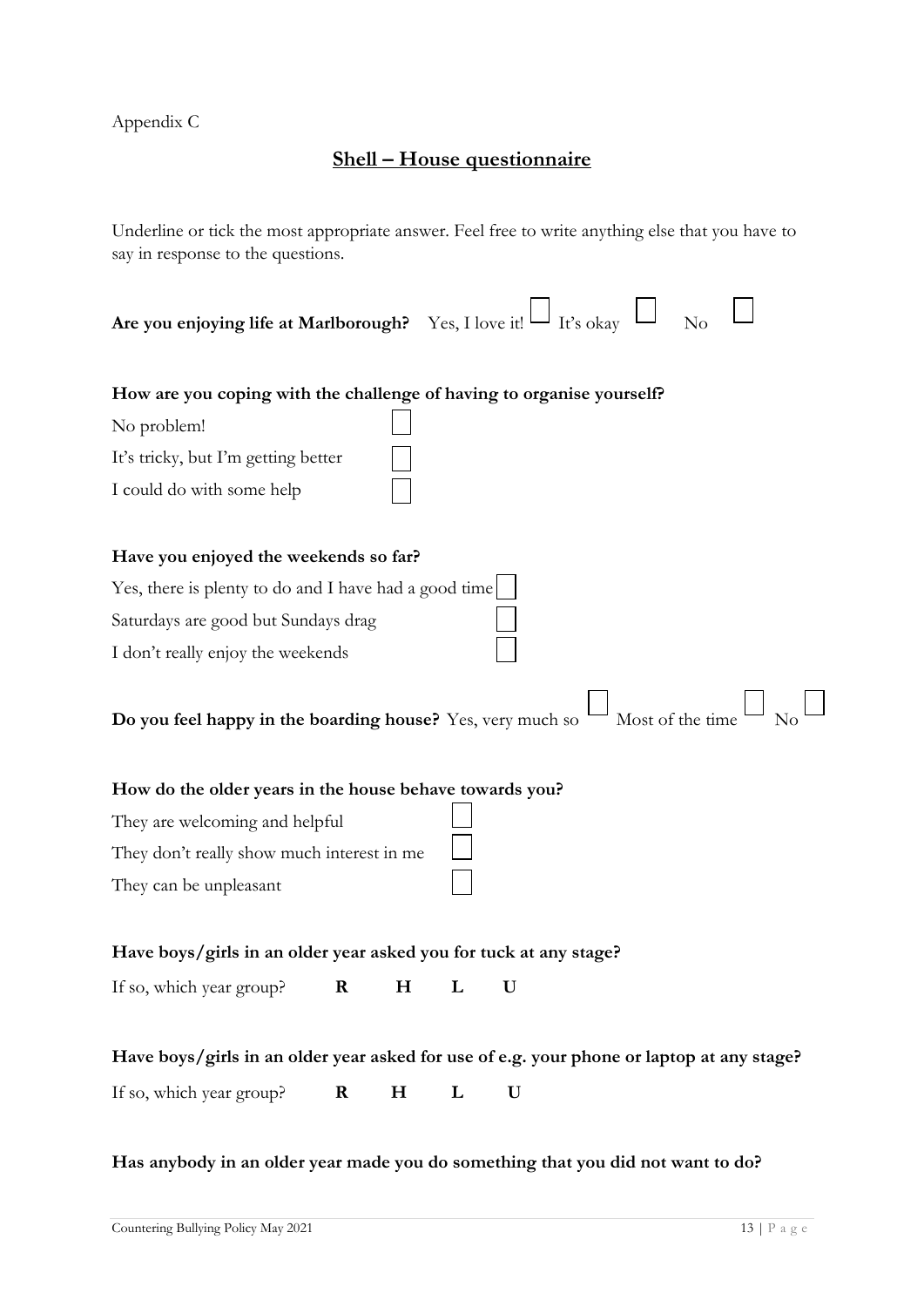### NoYes

If **'Yes'** briefly explain what it was:

|        |                  | Have boys/girls in an older year been physical towards you in any way e.g. hitting or<br>punching you, fighting or causing you to fight with others?                            |             |           |     |   |
|--------|------------------|---------------------------------------------------------------------------------------------------------------------------------------------------------------------------------|-------------|-----------|-----|---|
| No     | Yes              | If so, which year group?                                                                                                                                                        | $\mathbf R$ | $H_{\rm}$ | L   | U |
|        |                  | Do other year groups come into your dorm area?                                                                                                                                  |             |           |     |   |
| Yes    | $\rm No$         | If so which year group?                                                                                                                                                         | $\bf R$     | $H_{\rm}$ | L   | U |
|        | If Yes, say why: |                                                                                                                                                                                 |             |           |     |   |
| house? |                  | Have older boys or girls made you go through any kind of initiation as part of joining the                                                                                      |             |           |     |   |
| Yes    | No n             | If so, which year group? $\mathbf{R}$                                                                                                                                           | H           | L         | U   |   |
|        |                  | Have you been aware of any racism in house?<br>Yes - I have experienced racism myself<br>Yes – Not towards me, but towards others in house<br>$No - I$ am not aware of anything |             |           |     |   |
| No     |                  | Since being at Marlborough, have you experienced any difficulties or unpleasantness via<br>text or phone or social networking sites, e.g. Facebook?                             |             |           | Yes |   |

\_\_\_\_\_\_\_\_\_\_\_\_\_\_\_\_\_\_\_\_\_\_\_\_\_\_\_\_\_\_\_\_\_\_\_\_\_\_\_\_\_\_\_\_\_\_\_\_\_\_\_\_\_\_\_\_\_\_\_\_\_\_\_\_\_\_\_\_

If yes, please explain: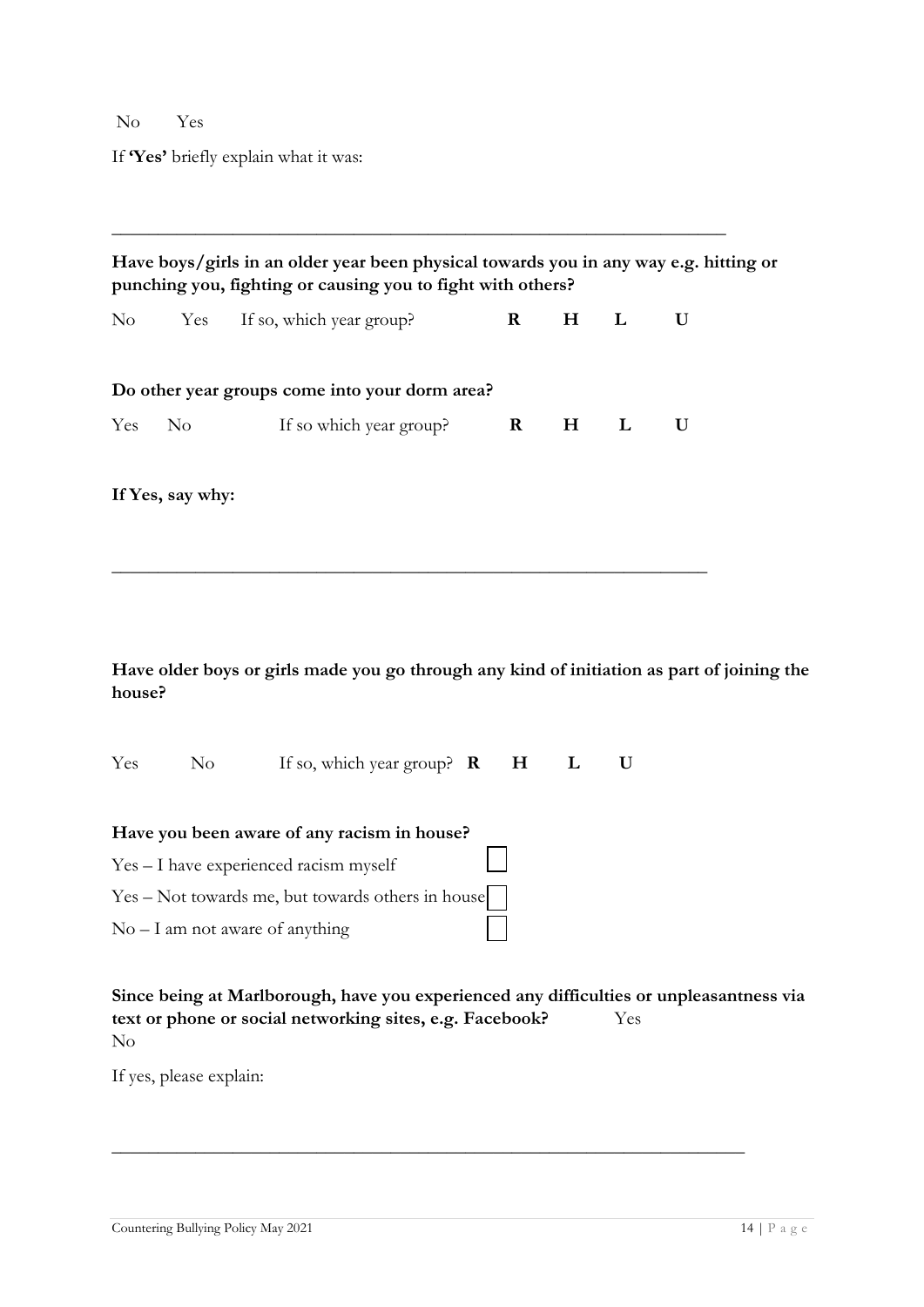| Have you experienced any difficulties caused by other pupils in the wider school (i.e. |     |                |  |  |  |  |
|----------------------------------------------------------------------------------------|-----|----------------|--|--|--|--|
| outside of your own boarding house)?                                                   | Yes | N <sub>0</sub> |  |  |  |  |
|                                                                                        |     |                |  |  |  |  |

\_\_\_\_\_\_\_\_\_\_\_\_\_\_\_\_\_\_\_\_\_\_\_\_\_\_\_\_\_\_\_\_\_\_\_\_\_\_\_\_\_\_\_\_\_\_\_\_\_\_\_\_\_\_\_\_\_\_\_\_\_\_\_\_\_\_\_\_

\_\_\_\_\_\_\_\_\_\_\_\_\_\_\_\_\_\_\_\_\_\_\_\_\_\_\_\_\_\_\_\_\_\_\_\_\_\_\_\_\_\_\_\_\_\_\_\_\_\_\_\_\_\_\_\_\_\_\_\_\_\_\_\_\_\_\_\_

\_\_\_\_\_\_\_\_\_\_\_\_\_\_\_\_\_\_\_\_\_\_\_\_\_\_\_\_\_\_\_\_\_\_\_\_\_\_\_\_\_\_\_\_\_\_\_\_\_\_\_\_\_\_\_\_\_\_\_\_\_\_\_\_\_\_\_\_

If yes, please explain:

**Would you feel confident about speaking to an adult in the house, if things were not going well?**

**Yes, I'd speak to**\_\_\_\_\_\_\_\_\_\_\_\_\_\_\_\_\_\_\_\_\_\_\_\_

**No, I don't really know the adults that well yet** 

**Briefly note down the two or three things that you have most enjoyed so far at Marlborough:**

\_\_\_\_\_\_\_\_\_\_\_\_\_\_\_\_\_\_\_\_\_\_\_\_\_\_\_\_\_\_\_\_\_\_\_\_\_\_\_\_\_\_\_\_\_\_\_\_\_\_\_\_\_\_\_\_\_\_\_\_\_\_\_\_\_\_\_\_

\_\_\_\_\_\_\_\_\_\_\_\_\_\_\_\_\_\_\_\_\_\_\_\_\_\_\_\_\_\_\_\_\_\_\_\_\_\_\_\_\_\_\_\_\_\_\_\_\_\_\_\_\_\_\_\_\_\_\_\_\_\_\_\_\_\_\_\_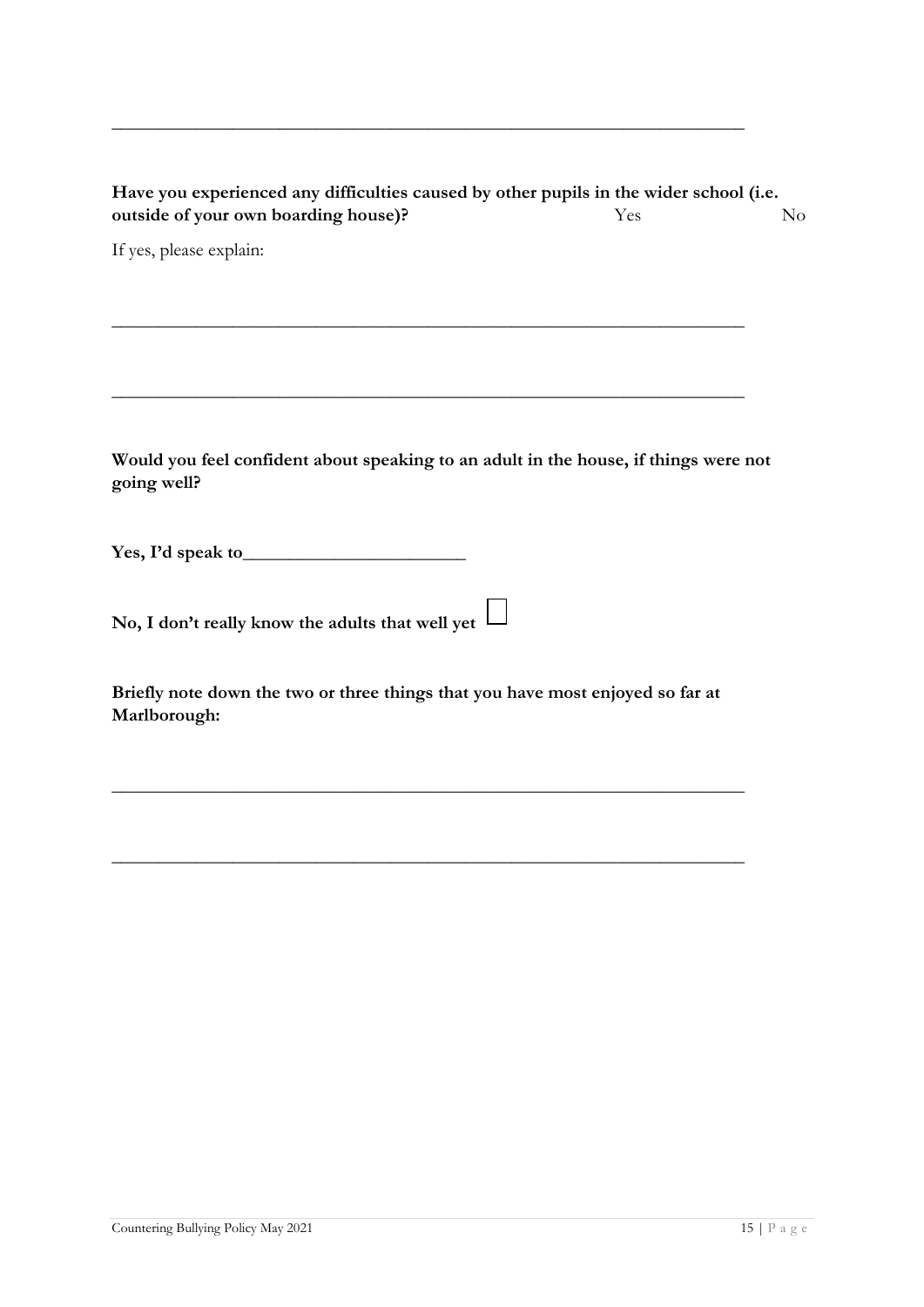Appendix D



#### **M A R L B O R O U G H C H A R T E R**

# Together as Marlburians…

We build and foster an inclusive, open-mindedand accepting community. We treat others as we would like to be treated ourselves.We are compassionate, collaborative and committed. We believe our strong sense of community encouragesboth individuality and collective ambition.

We lead by example, doing what is rightand not what is easy.